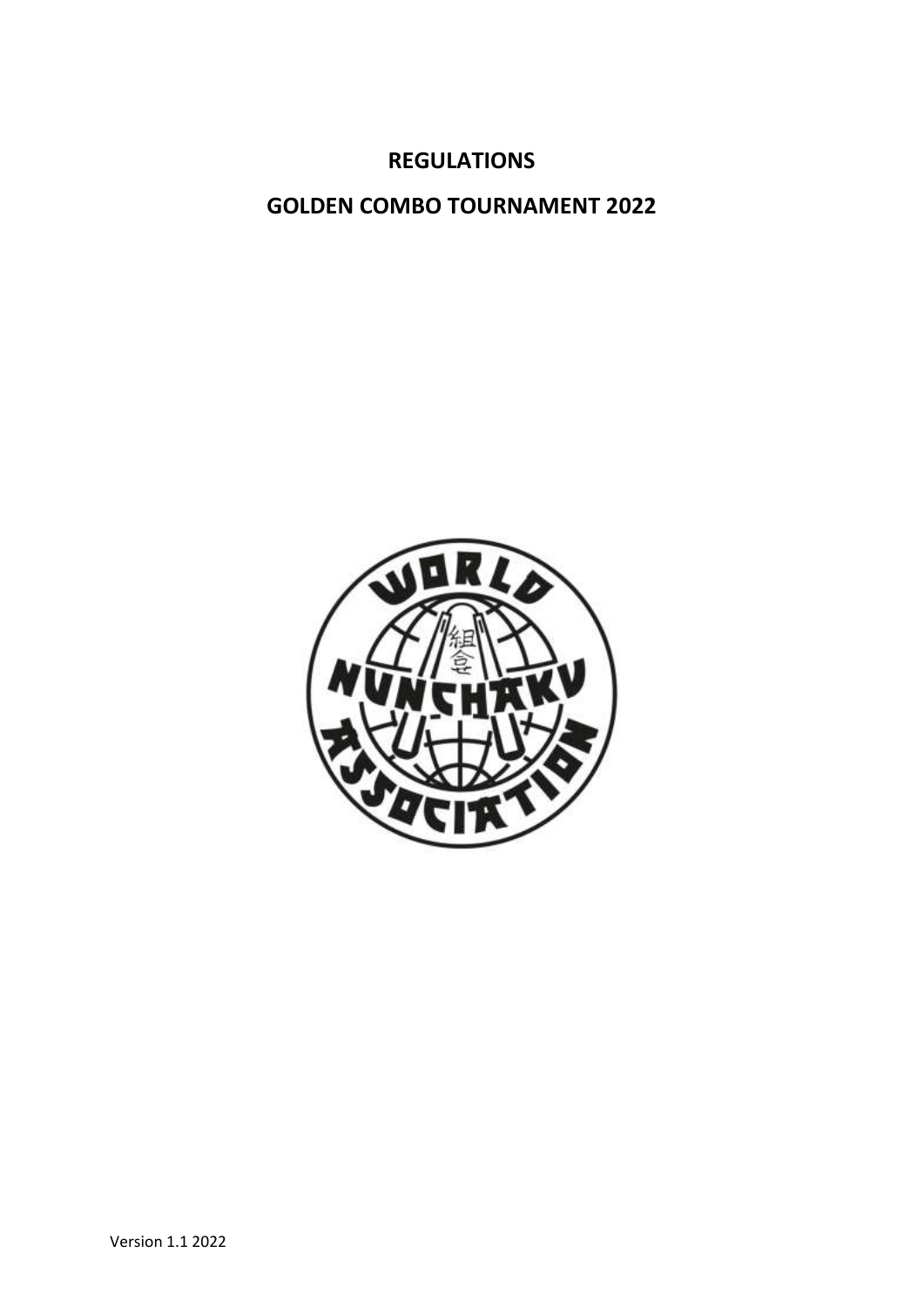## **Art. 1. TOURNAMENT SETUP**

- a) The 'Golden Combo Tournament 2022' is a digital tournament where the participant can submit their freestyle combo on the website mentioned in the convocation during the specified period
- b) Participants are to show their best nunchaku freestyle combo (the golden combo!) in a combo of 25-35 seconds
- c) The tournament is organized and fully sponsored by the World Nunchaku Association (WNA)
- d) There are no costs for participation
- e) Membership of the WNA is not required, of course, participants are welcome to join the WNA
- f) One can only participate in one qualification round per year, so if one loses in Q1 it is not possible to try again in Q2

#### **Art. 2. REGULATIONS**

a) During the 'Golden Combo Tournament 2022' these regulations apply. When entering one must confirm to have read and to understand these regulations

# **Art. 3. CLOTHING AND NUNCHAKUS**

- a) During the execution of the freestyle, any type of nunchaku(s) may be used
- b) Other weapons than the nunchaku may not be used. Three-sectional staffs or a cerberus, while sharing a resemblance to the nunchaku, may not be used. Using other weapons will instantly result in disqualification
- c) Participants are free to choose their clothing, however, clothes must be worn. This means that videos will not be judged if no shirt or gi is worn on top.
- **d)** Participants are free to use budo related outfits as well.

#### **Art. 4. DIVISIONS**

a) There is only one division at this moment. So no matter the age or gender, everybody will be competing in the same division.

# **Art. 5. REGISTRATION AND UPLOAD PERIOD**

- a) The registration and upload period for Q1 will start on the first week of March 2022 until the 1st of April 2022 (12:00 CET)
- b) The registration and upload period for Q2 will start on the first week of June 2022 until the 1st of July 2022 (12:00 CET)
- c) The registration and upload period for the semi-finals will start on the first week of September 2022 until the  $1<sup>st</sup>$  of October 2022 (12:00 CET)
- d) The registration and upload period for the finals will start on the first week of November 2022 until the 1<sup>st</sup> of December 2022 (12:00 CET)
- e) Entries that will be uploaded outside the periods mentioned in Art. 5. a-d will not be judged.
- f) Registration must be done through an online portal, the link for this will be posted multiple times on social media
- g) The uploaded video must have the name of the participant in it
- h) Videos submitted in other ways than the online portal will not be judged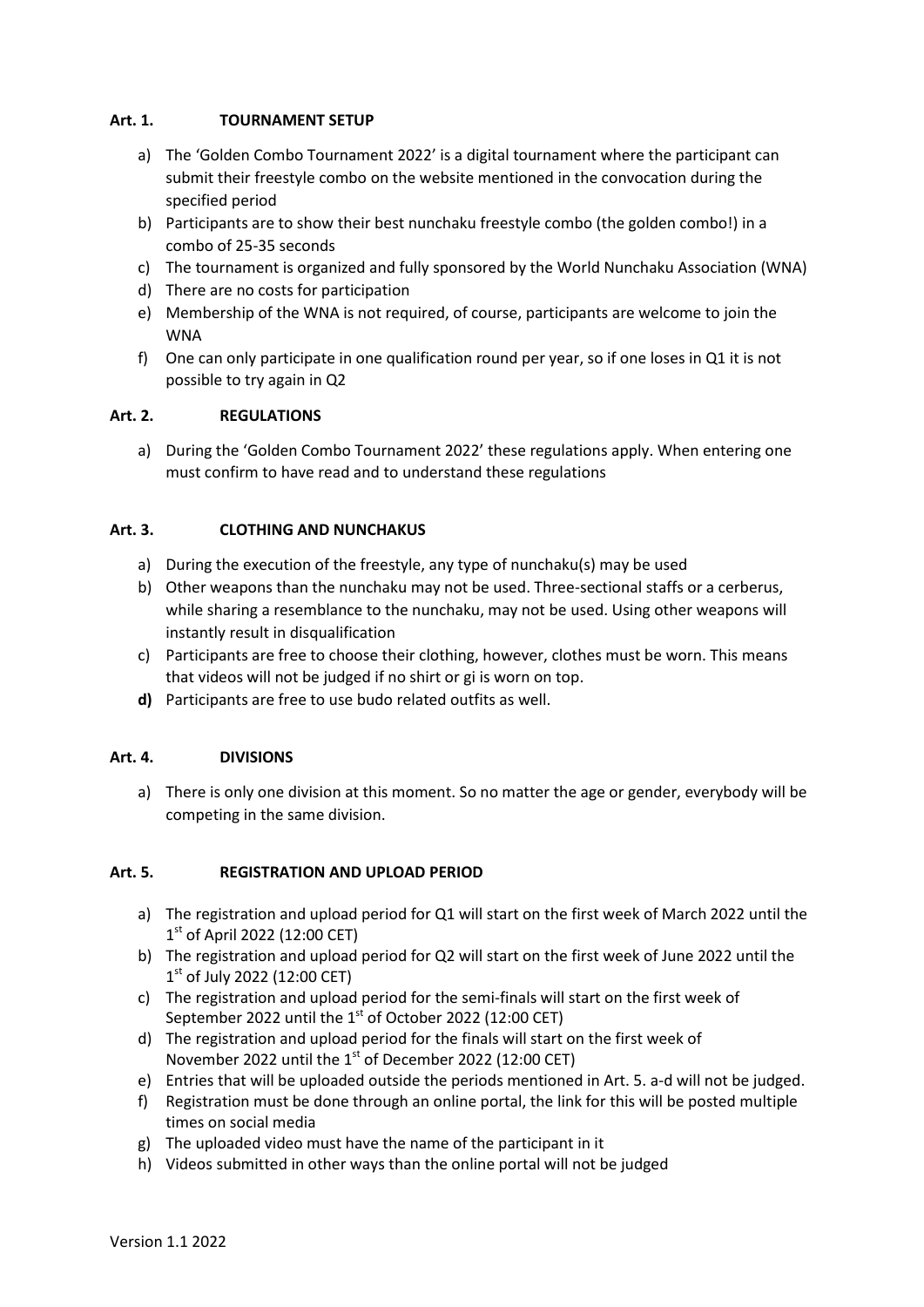#### **Art 6. RECORDING LOCATION**

**a)** The video may be performed inside or outside, the participant is free to choose the location

## **Art. 7. TERMS OF QUALITY**

- a) For the form to qualify for being judged by the jury, it needs to meet the following conditions:
	- The nunchaku needs to be fully visible during the entire form. The only exception is when the nunchaku is thrown high in the air, above the range of the camera
	- The form starts at the beginning of the first movement and ends after the last movement. This period must be between 25 seconds and 35 seconds. Combos that are shorter or longer will be penalized by a -1.0 per judge
	- There needs to be enough light available at the record location for good visibility. If the video is too dark to see it clearly, the form will be disapproved and will not be judged
	- The camera position must be **straight in front of the form** at a proper height, so do not record the form from the floor
	- It is allowed for the camera to slightly follow the movement, as long as the camera remains in the same position
	- It is not allowed for objects, advertisements etc. to be between the position of the camera and the form
	- It is allowed to have advertisements behind the participant, as long as it is not disrupting the form
	- No other persons than the participant are allowed to be seen during the form
	- Music may be added to the combo but is not mandatory. The music will not influence the score
	- The form needs to be recorded during one take. It is not allowed to edit the video during the form. The only exception is a club/country logo before or after the form
	- Slowmos or speedups will result in a direct disqualification
	- 'Tik Tok' movies will be rejected and will not be judged
	- Only forms solely recorded for this tournament will be judged. Uploading old content or content used for other competitions is not allowed and will result in disqualification if this is found out
	- The uploaded videos must be of high quality. If videos are sent to other devices before being uploaded they usually lose quality

#### **Art. 8. JURY AND JUDGEMENT**

- a) The uploaded forms will be judged by a certified jury of both WNA judges and guest judges. All judges are experts at nunchaku freestyle.
- b) There will be six (6) judges that will grade the forms independently. Every judge will have their own style and preference, which will result in personal preferences. The director will discuss with judges if their scores deviate too much from the rest
- c) Every member of the jury will watch the form carefully, if needed more than one time, to come to a fair judgement
- d) It is not allowed for members of the jury to discuss the forms with each other, if there is any doubt it will be discussed with the director of the tournament
- e) The lowest and the highest scores will be removed, the other (four) grades will form the total score of the form. This results in a maximum score of 40.0